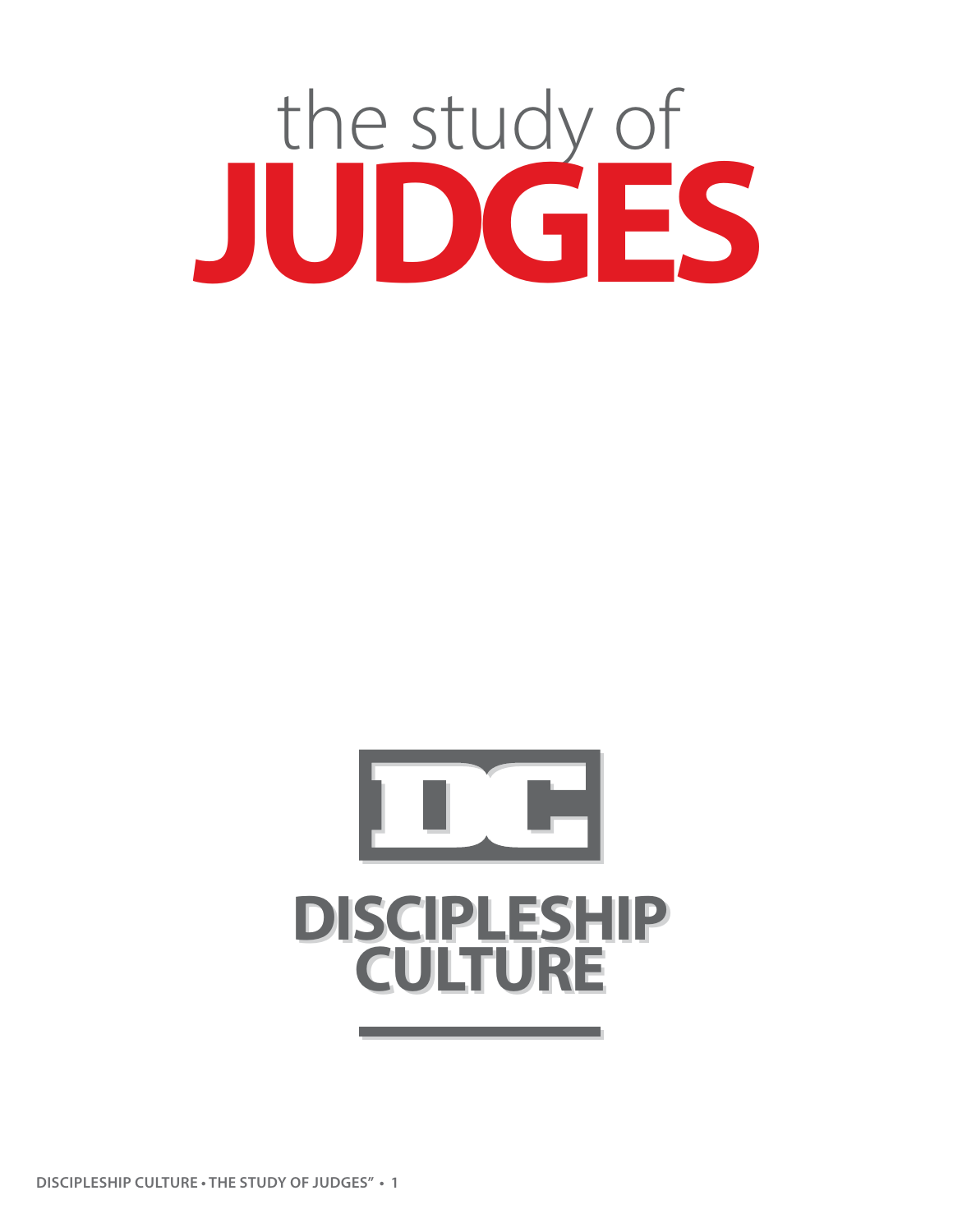

Discipleship Culture (DC) is a product of Jonathan Weibel, David Anderson, Andy Mylin and Centre Church • centrechurch.org.

DC may be used, copied or reproduced without permission.

For more information contact Andy Mylin • andymylin@gmail.com or visit centrechurch.org to acquire other Discipleship Culture materials.



Copyright © 2022 Centre Church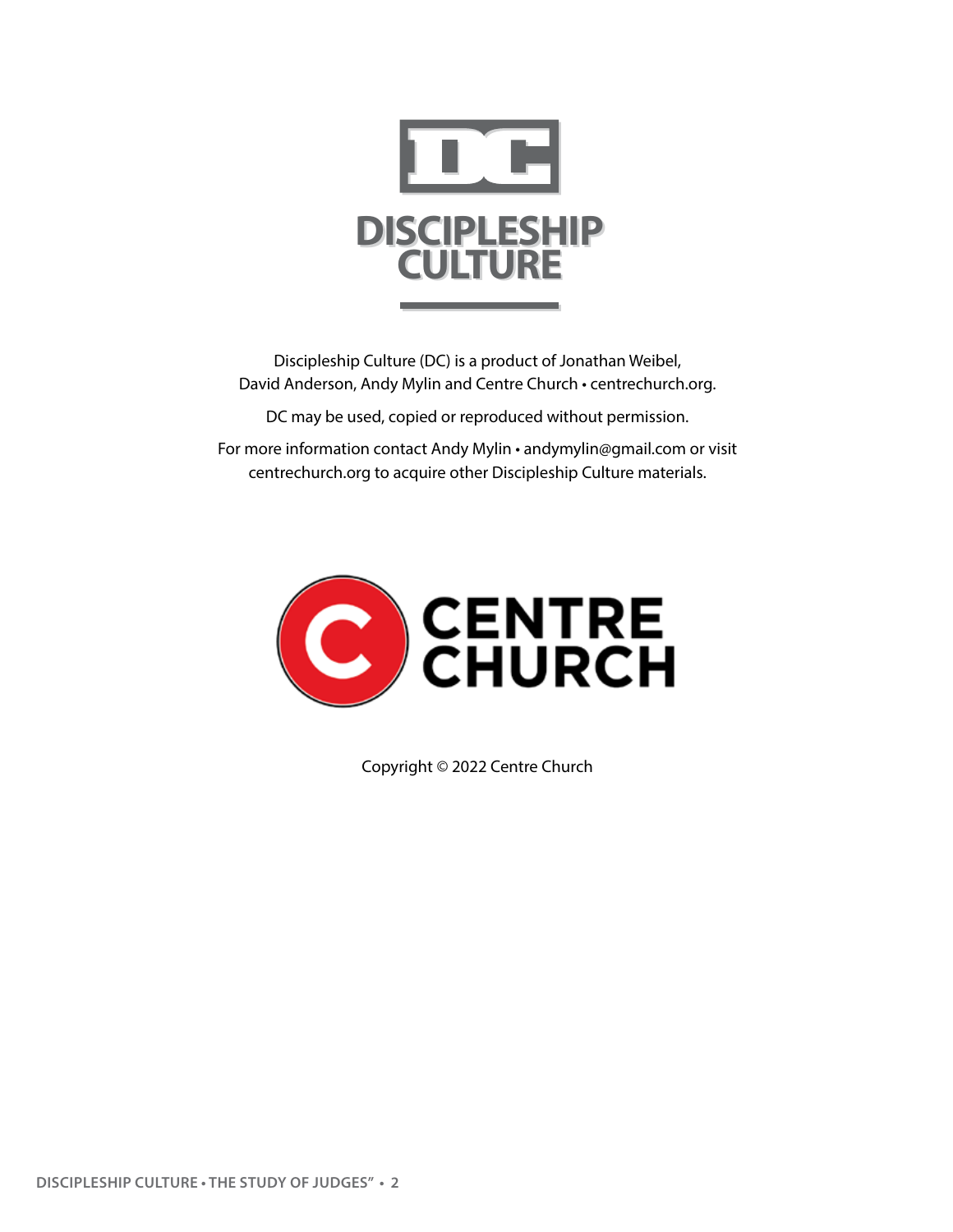### **WHAT IS DISCIPLESHIP CULTURE?**

### **DISCIPLESHIP CULTURE has discipleship in its DNA**

Last words are important and Matthew records the last words of Jesus as this: *Therefore go and make disciples of all nations, baptizing them in the name of the Father and of the Son and of the Holy Spirit. Matthew 28:19*

Jesus told His followers that they needed to go and make disciples of every nation. The call is no different today than it was 2,000 years ago. Somewhere along the way we have forgotten or even ignored Jesus' call to make disciples. Discipleship should not be just a program one can join, but it should be deeply rooted in the believer and Church's culture and fabric.

### **DISCIPLESHIP CULTURE does not rely on "One on One" discipleship**

Greg Ogden in his book *Discipleship Essentials* says this, "The one-on-one sets up a teacher-student dynamic. The pressure is upon the discipler to be the answer person or the fountain of all wisdom and insight. When a third person is added, the dynamic shifts to a group process. The discipler can more naturally make his or her contribution in the dynamic of group interchange. Triad discipling shifts the model from hierarchical to relational. The greatest factor inhibiting those who are being discipled to disciple others (multiplication) is the dependency fostered by one-on-one relationships. The triad/quad, on the other hand, views discipleship as a come-alongside relationship of mutual journey toward maturity in Christ. The hierarchical dimension is minimized."

### **DISCIPLESHIP CULTURE helps provide accelerated growth**

The goal of every believer should be to become mature and help others become mature. *He is the one we proclaim, admonishing and teaching everyone with all wisdom, so that we may present everyone fully mature in Christ. Colossians 1:28*

We believe that if each person really puts their best into Discipleship Culture that they will see exponential spiritual growth in their life and in the lives of others.

### **DISCIPLESHIP CULTURE provides accountability**

Accountability is taking the relational context of discipleship to another level. Accountability means giving your discipling partners authority to call you to keep the commitments you have made to one another. Accountability is rooted in realness and confessing sins to one another as well as keeping confidences within the D.C.

### **DISCIPLESHIP CULTURE multiplies**

### *And the things you have heard me say in the presence of many witnesses entrust to reliable people who will also be qualified to teach others. II Timothy 2:2*

Paul wrote this to Timothy and it actually represents four generations of disciples.

Paul ------- Timothy ------- Reliable People ------- Others

The proof of lasting discipleship is not really if I have discipled one other person. The proof of lasting disicpleship is if the person I discipled has discipled another person well enough to disciple another. Has your mind been blown yet? Discipleship Culture provides a systematic way to multiply the Kingdom of God. The goal being that each person in the group would go out and disciple two to three others within a year. We believe groups of three or four work best.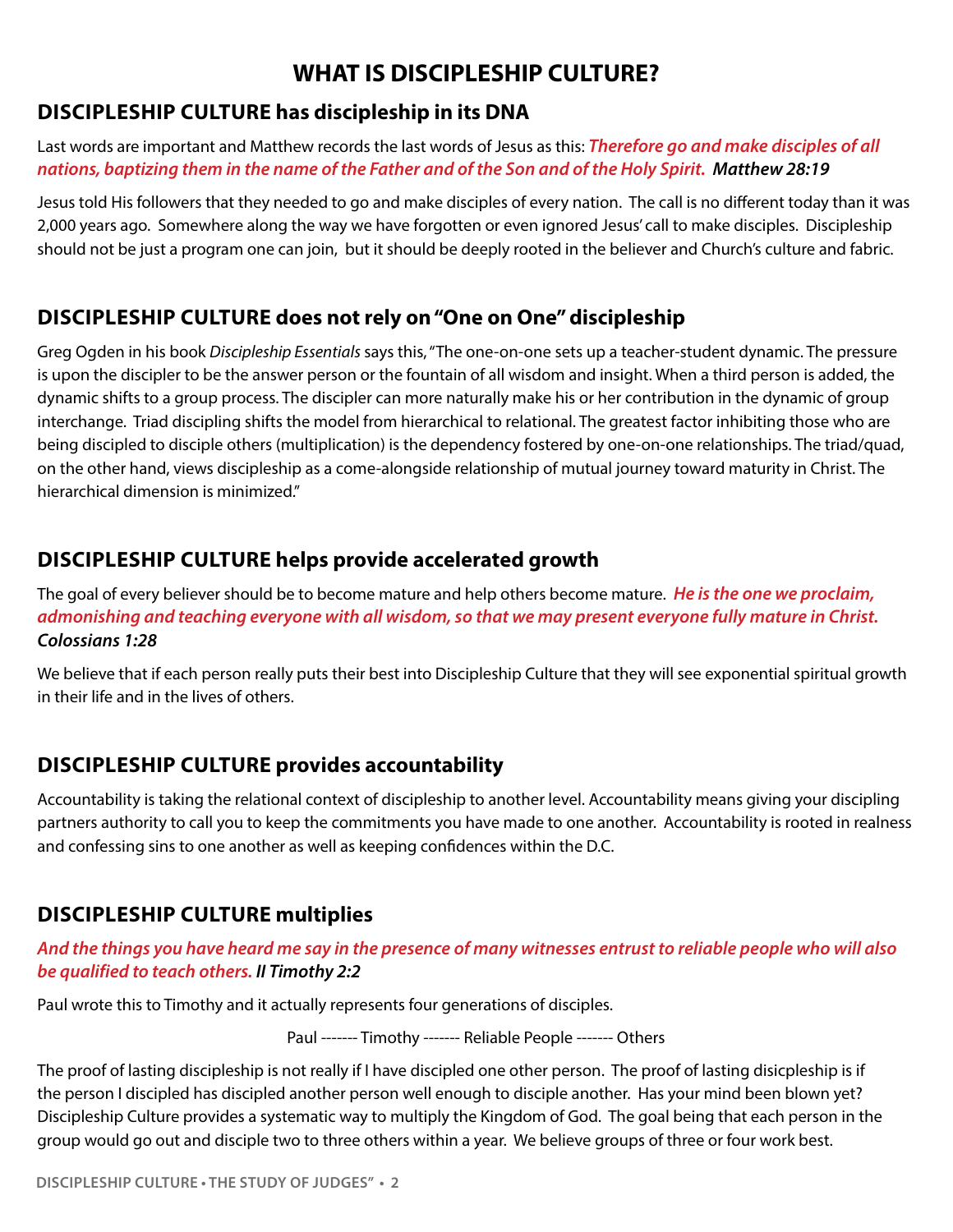### **DAILY DISCIPLESHIP CULTURE**

### **Bible Study and Prayer**

Five days a week we are asking every person to spend a significant amount of time studying their Bibles and to faithfully SOAP. SOAP is an acronym that will help you get the most out of your daily Bible reading. Here is how it works.

### **S.O.A.P**

*S (scripture)* • Read the Scripture assigned for that day.

Write down a verse or a passage that is the most meaningful to you.

*O (observation)* • Write down observations you made about the scripture you read.

*A (application)* • Write down how you can apply the scripture you read to your everyday life.

*P (prayer)* • Pray to God about the scripture you focused on and anything else you want to lift up to Him.

It is really that simple.

### **Scripture Memory**

We believe that Scripture Memory is a spiritual discipline that is essential for accelerated growth and daily living for Christ.

Pastor Chuck Swindoll wrote, *"I know of no other single practice in the Christian life more rewarding, practically speaking, than memorizing Scripture. . . . No other single exercise pays greater spiritual dividends! Your prayer life will be strengthened. Your witnessing will be sharper and much more effective. Your attitudes and outlook will begin to change. Your mind will become alert and observant. Your confidence and assurance will be enhanced. Your faith will be solidified"* (Growing Strong in the Seasons of Life, p. 61).

You will be responsible for memorizing scripture every week. We memorize scripture because Psalm 119 tells us that we are to hide God's Word in our heart. The key to memorizing scripture is to review it every day and to meditate on its meaning.

### **Review**

At the end of the week make sure you have reviewed your lessons and be prepared to share what you have learned with your group. Write it down. Also make sure your scripture memory is word perfect before you attend your group.

### **WEEKLY DISCIPLESHIP CULTURE**

Details on the next page.

### **MONTHLY DISCIPLESHIP CULTURE**

Once a month all who are involved in D.C. will be getting together for a one hour meeting. This meeting will set out to accomplish three things.

*1. Celebrate the Wins* – We want to take some time every month to celebrate the victories of having a Discipleship Culture. We want to give thanks to God for forward momentum of all life change in our culture. This will also help us understand better how to make D.C. more successful.

*2. Identify the Obstacles* – We look at this first session of Discipleship Culture as a pilot program. We want to know what isn't working and what tweaks need to be made along the way to help people become more like Jesus. Disciplers and Disciples alike are invited to suggest minor adjustments that may create greater impact.

*3. Gain Instruction* – Every month we will be spending part our time sharing vision and teaching more on the culture of Discipleship.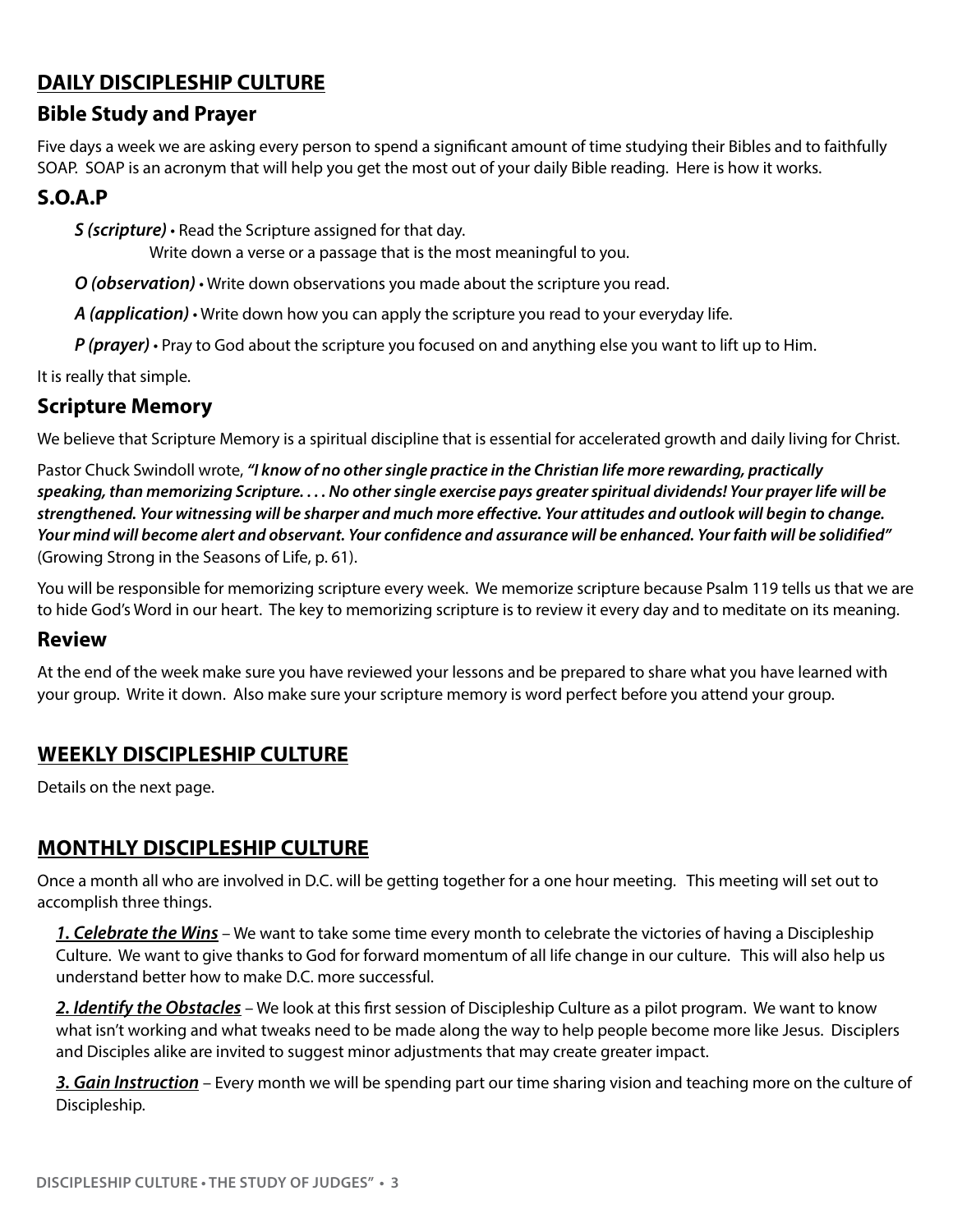### **WEEKLY DISCIPLESHIP CULTURE**

If you agree to be part of Discipleship Culture you are expected to be at all 8 weeks of meetings. The meetings will last one hour and will include accountability, reciting the Scripture memory verse, discussion of daily Bible study, and prayer.

### **Here is what the Weekly Discipleship Culture looks like:**

*1. Check In* – [*10 minutes*] Start each meeting by checking in. This is the time when we are reminded to bear each other's burdens (Galatians 6:2) and sharpen one another through accountability (Proverbs 27:17).

A. **JOY**, **ANGER**, **FEAR**, or **SADNESS**: Sometimes it is hard for us to open up, but this exercise is very effective. These four feelings seem to be the base emotions we all feel. Share with your group the core emotion you are feeling right now and why.

- B1. Accountability Option 1: Answer three basic questions
	- 1) *How are you protecting your life with purity?*
	- 2) *Share a win that you've had investing in the work of God? (Time, Talent, Treasure)*
	- 3) *How are you glorifying God in your thought life?*

B2. Accountability Option 2: This is an extensive list that John Wesley created over 200 years ago but is still practical today. Use it to highlight areas of your life as you check in but be sensitive of time. Don't go over every question.

- 1) *Am I consciously or unconsciously creating the impression that I am better than I really am? In other words, am I a hypocrite?*
- 2) *Am I honest in all my acts and words, or do I exaggerate?*
- 3) *Do I confidentially pass on to another what was told to me in confidence?*
- 4) *Can I be trusted?*
- 5) *Am I a slave to dress, friends, work, or habits?*
- 6) *Am I self-conscious, self-pitying, or self-justifying?*
- 7) *Did the Bible live in me today?*
- 8) *Do I give it time to speak to me everyday?*
- 9) *Am I enjoying prayer?*
- 10) *When did I last speak to someone else about my faith?*
- 11) *Do I pray about the money I spend?*
- 12) *Do I get to bed on time and get up on time?*
- 13) *Do I disobey God in anything?*
- 14) *Do I insist upon doing something about which my conscience is uneasy?*
- 15) *Am I defeated in any part of my life?*
- 16) *Am I jealous, impure, critical, irritable, touchy, or distrustful?*
- 17) *How do I spend my spare time?*
- 18) *Am I proud?*
- 19) *Do I thank God that I am not as other people, especially as the Pharisees who despised the publican?*
- 20) *Is there anyone whom I fear, dislike, disown, criticize, hold a resentment toward or disregard? If so, what am I doing about it?*
- 21) *Do I grumble or complain constantly?*
- 22) *Is Christ real to me?*

### *2. Share Your SOAP* – [*15-20 minutes*]

- A. Recite memorized verse.
- B. Share observations and applications (as well as questions you may have) from the week's reading.

*3. Pray* – [*15-20 minutes*] Pray together. We recommend using this prayer structure: *praise God, confess your sinfulness, and offer willing service to Him*. Pray through what you just talked about with each other. Pray for each other, allowing the Holy Spirit to convict you and guide you. Remember, you are all just talking with your Father together! It is a holy and fun conversation!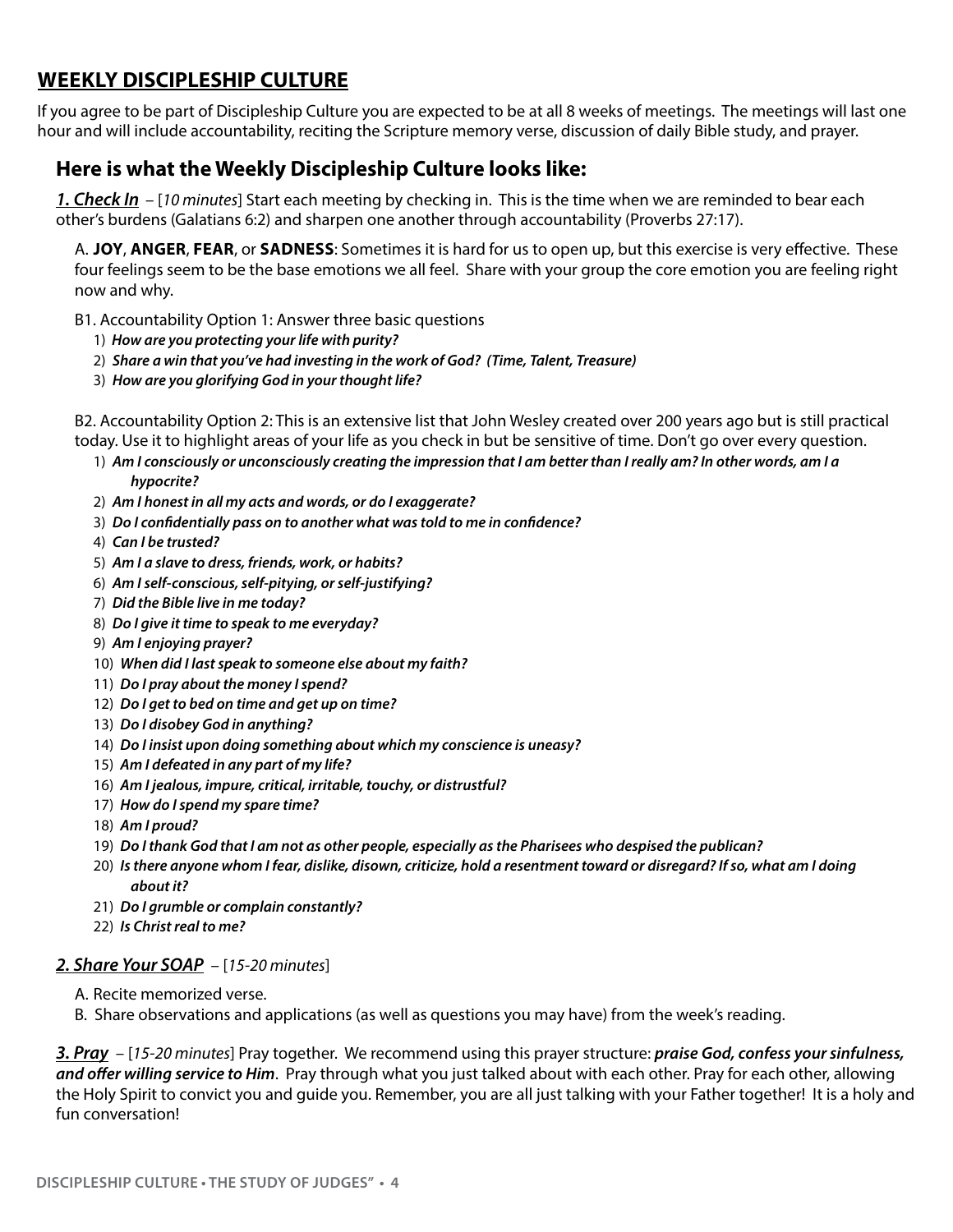### *WEEK ONE*

### JOSHUA 1:8-9

*Keep this Book of the Law always on your lips; meditate on it day and night, so that you may be careful to do everything written in it. Then you will be prosperous and successful. Have I not commanded you? Be strong and courageous. Do not be afraid; do not be discouraged, for the LORD your God will be with you wherever you go."*

### *WEEK TWO*

### PSALM 139:15-16

*My frame was not hidden from you when I was made in the secret place, when I was woven together in the depths of the earth. Your eyes saw my unformed body, all the days ordained for me were written in your book before one of them came to be.*

### *WEEK THREE*

PROVERBS 3:5-6

*Trust in the LORD with all your heart and lean not on your own understanding; in all your ways submit to him, and he will make your paths straight.*

### *WEEK FOUR*

### 1 PETER 5:8-9

*Be alert and of sober mind. Your enemy the devil prowls around like a roaring lion looking for someone to devour. Resist him, standing firm in the faith, because you know that the family of believers throughout the world is undergoing the same kind of sufferings.*

### *WEEK FIVE*

### GENESIS 3:15

*And I will put enmity between you and the woman, and between your offspring and hers; he will crush your head, and you will strike his heel."*

### *WEEK SIX*

1 CORINTHIANS 10:13

*No temptation has overtaken you except what is common to mankind. And God is faithful; he will not let you be tempted beyond what you can bear. But when you are tempted, he will also provide a way out so that you can endure it*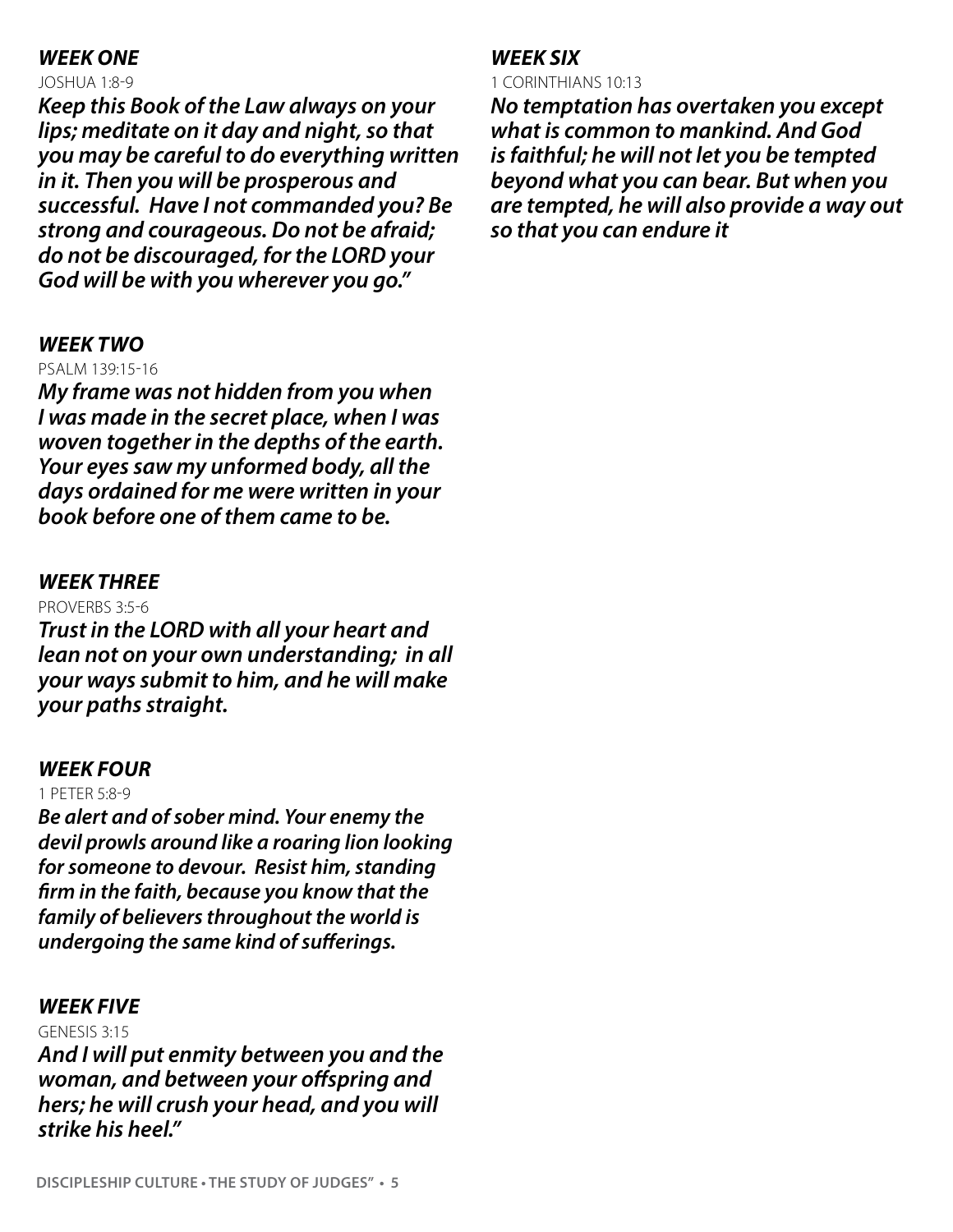| $\triangleright$ Read Judges 1:1-18   | WEEK 1 . DAY 1 . DATE           |
|---------------------------------------|---------------------------------|
| О.                                    |                                 |
| А.                                    |                                 |
|                                       |                                 |
| <b>PRAY</b>                           |                                 |
| $\mathsf{S}\cdot$ Read Judges 1:19-36 | WEEK 1 . DAY 2 . DATE           |
| О.                                    |                                 |
| А.                                    |                                 |
| <b>PRAY</b>                           |                                 |
| $S.$ Read Judges 2:1-15               | WEEK 1 . DAY 3 . DATE__________ |
| O                                     |                                 |
|                                       |                                 |

### **DAILY RUNDOWN:**

 $\boldsymbol{S}$  (scripture)  $\boldsymbol{\cdot}$  Read the assigned Scripture. Write down the verse or passage that is the most meaningful to you.

**O** (observation) · Write down<br>observations about the scripture vou read.

**A** (application)  $\cdot$  Write down how you can apply the scripture to your everyday life.

 $\boldsymbol{P}$  (prayer)  $\cdot$  Pray to God about the verse or passage you focused on and anything else you want to lift up to Him.

## **WEEK ONE**

Scripture Memory, choose the one below or pull one from the text that means something to you.

### Joshua 1:8-9

**Keep this Book of the** Law always on your lips; meditate on it day and night, so that you may be careful to do everything written in it. Then you will be prosperous and successful. Have I not commanded you? Be strong and courageous. Do not be afraid; do not be discouraged, for the **LORD your God will be** with you wherever you  $qo.''$ 

А.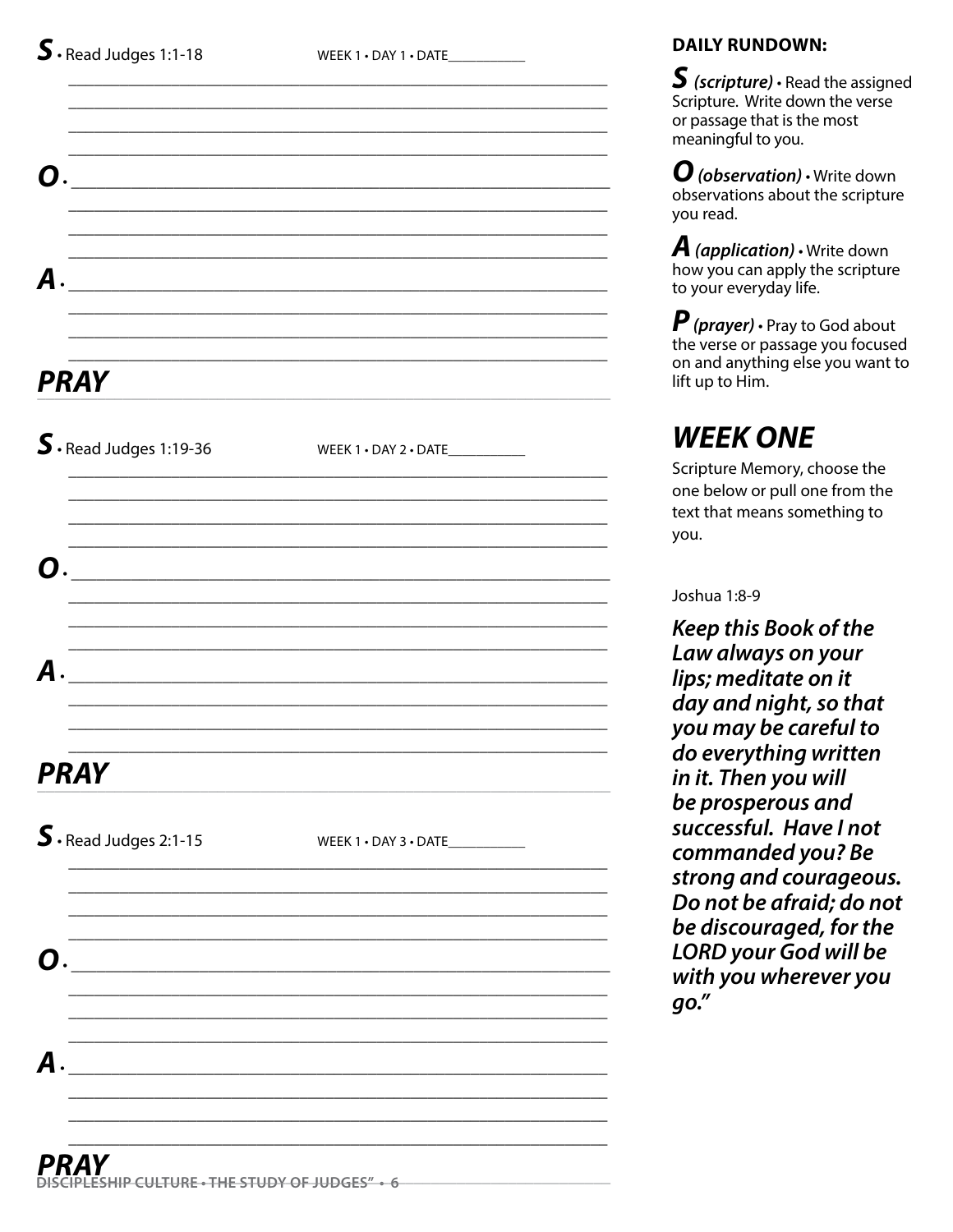| O                                    |                       |
|--------------------------------------|-----------------------|
|                                      |                       |
|                                      |                       |
|                                      |                       |
| $\boldsymbol{A}$ .                   |                       |
|                                      |                       |
|                                      |                       |
|                                      |                       |
| <b>PRAY</b>                          |                       |
|                                      |                       |
| $\mathsf{S}\cdot$ Read Judges 3:1-11 | WEEK 1 . DAY 5 . DATE |

# שי О. А. **PRAY**

Summarize what you would like to share with your group

### **DAILY RUNDOWN:**

 $\boldsymbol{S}$  (scripture)  $\boldsymbol{\cdot}$  Read the assigned Scripture. Write down the verse or passage that is the most meaningful to you.

 $\boldsymbol{O}$  (observation)  $\cdot$  Write down observations about the scripture vou read.

**A** (application)  $\cdot$  Write down how you can apply the scripture to your everyday life.

 $\boldsymbol{P}$  (prayer)  $\cdot$  Pray to God about the verse or passage you focused on and anything else you want to lift up to Him.

## **WEEK ONE**

Scripture Memory, choose the one below or pull one from the text that means something to you.

Joshua 1:8-9

**Keep this Book of the** Law always on your lips; meditate on it day and night, so that you may be careful to do everything written in it. Then you will be prosperous and successful. Have I not commanded you? Be strong and courageous. Do not be afraid; do not be discouraged, for the **LORD your God will be** with you wherever you  $qo.''$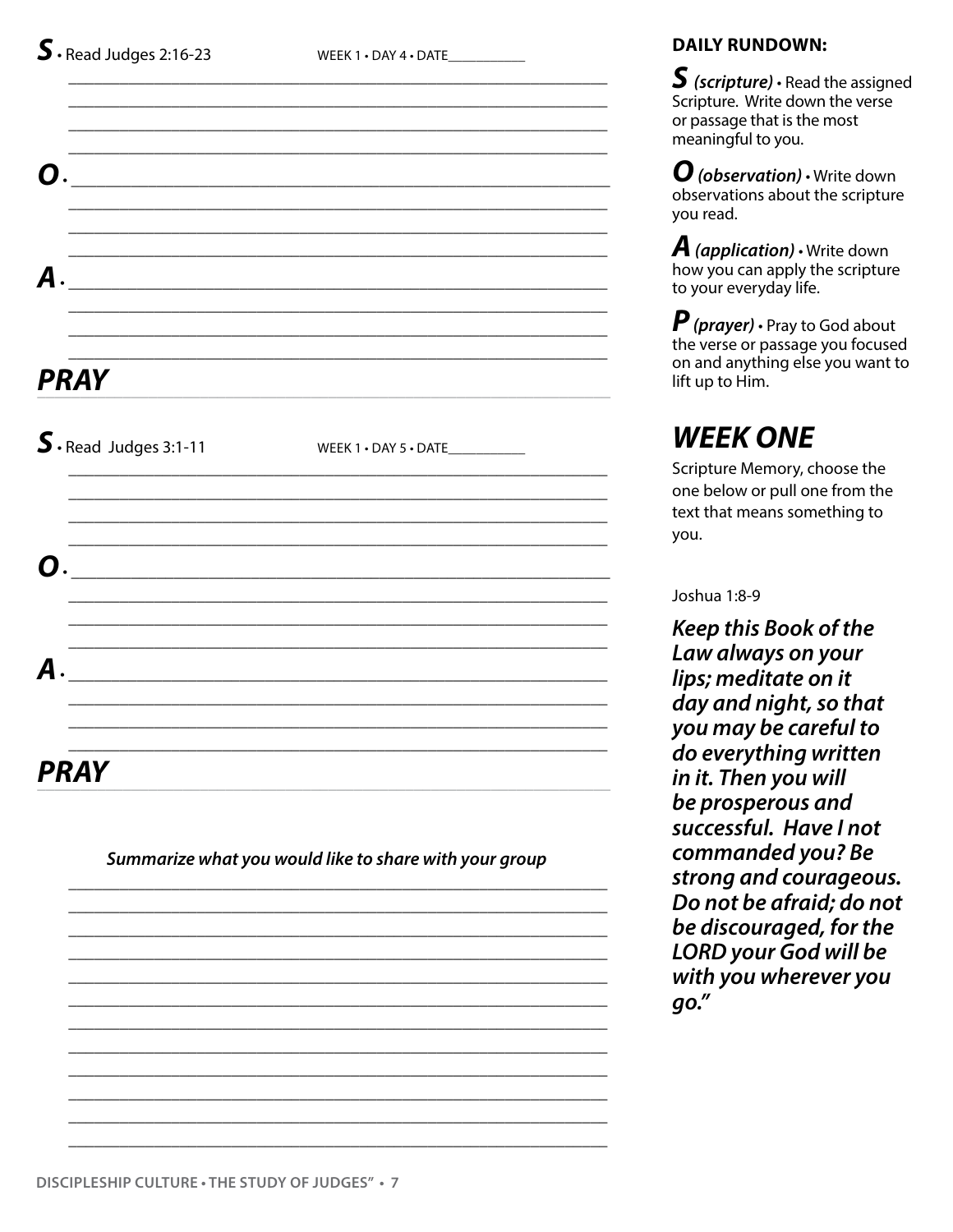WEEK 2 . DAY 1 . DATE

| WEEK 2 . DAY 2 . DATE             |
|-----------------------------------|
|                                   |
|                                   |
|                                   |
|                                   |
|                                   |
| WEEK 2 . DAY 3 . DATE____________ |
|                                   |
|                                   |
|                                   |
|                                   |
|                                   |
|                                   |

### **DAILY RUNDOWN:**

S (scripture) · Read the assigned<br>Scripture. Write down the verse or passage that is the most meaningful to you.

 $\boldsymbol{O}$  (observation)  $\cdot$  Write down observations about the scripture you read.

**A** (application)  $\cdot$  Write down how you can apply the scripture to your everyday life.

*P* (*prayer*) · Pray to God about<br>the verse or passage you focused on and anything else you want to lift up to Him.

## **WEEK TWO**

Scripture Memory, choose the one below or pull one from the text that means something to you.

Psalm 139:15-16

My frame was not hidden from you when I was made in the secret place, when I was woven together in the depths of the earth. Your eyes saw my unformed body, all the days ordained for me were written in your book before one of them came to be.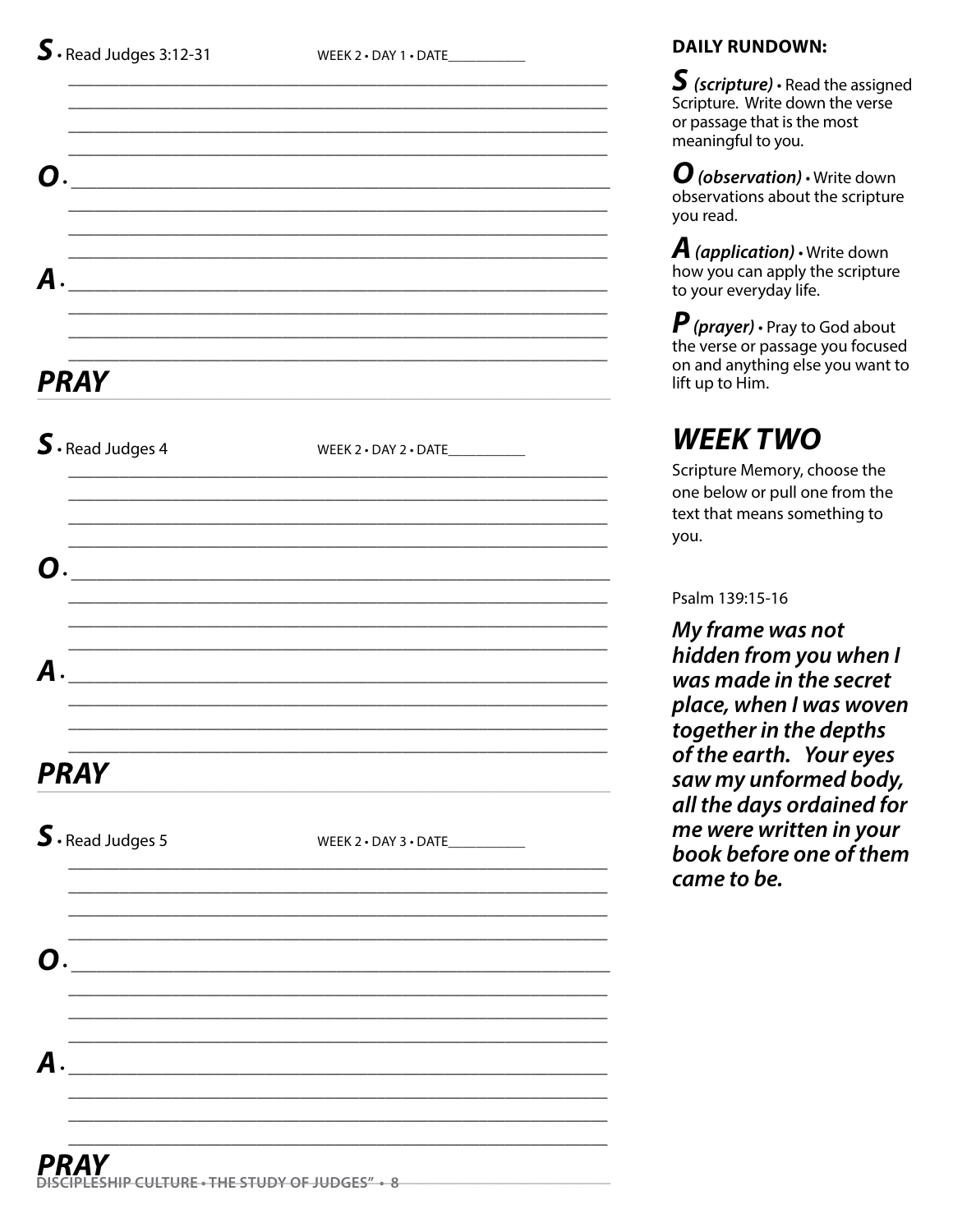WEEK 2 . DAY 4 . DATE

| $\boldsymbol{O}$ |  |  |  |
|------------------|--|--|--|
|                  |  |  |  |
|                  |  |  |  |
| $\mathcal{A}$ .  |  |  |  |
|                  |  |  |  |
| <b>PRAY</b>      |  |  |  |

| $\mathbf{\mathsf{S}}\cdot$ Read Judges 6: 33-40                            | WEEK 2 . DAY 5 . DATE____________ |  |
|----------------------------------------------------------------------------|-----------------------------------|--|
|                                                                            |                                   |  |
| $\Omega$<br><u> 1980 - Jan Berlin, margaret amerikan beste bisanleri (</u> |                                   |  |
|                                                                            |                                   |  |
| <u> 1980 - Jan Barbarat, martin a shekara 1980 - An</u>                    |                                   |  |
|                                                                            |                                   |  |
| <b>PRAY</b>                                                                |                                   |  |

Summarize what you would like to share with your group

### **DAILY RUNDOWN:**

 $\boldsymbol{S}$  (scripture)  $\boldsymbol{\cdot}$  Read the assigned Scripture. Write down the verse or passage that is the most meaningful to you.

 $\boldsymbol{O}$  (observation)  $\cdot$  Write down observations about the scripture you read.

**A** (application)  $\cdot$  Write down how you can apply the scripture to your everyday life.

 $\boldsymbol{P}$  (prayer)  $\cdot$  Pray to God about the verse or passage you focused on and anything else you want to lift up to Him.

## **WEEK TWO**

Scripture Memory, choose the one below or pull one from the text that means something to you.

Psalm 139:15-16

My frame was not hidden from you when I was made in the secret place, when I was woven together in the depths of the earth. Your eyes saw my unformed body, all the days ordained for me were written in your book before one of them came to be.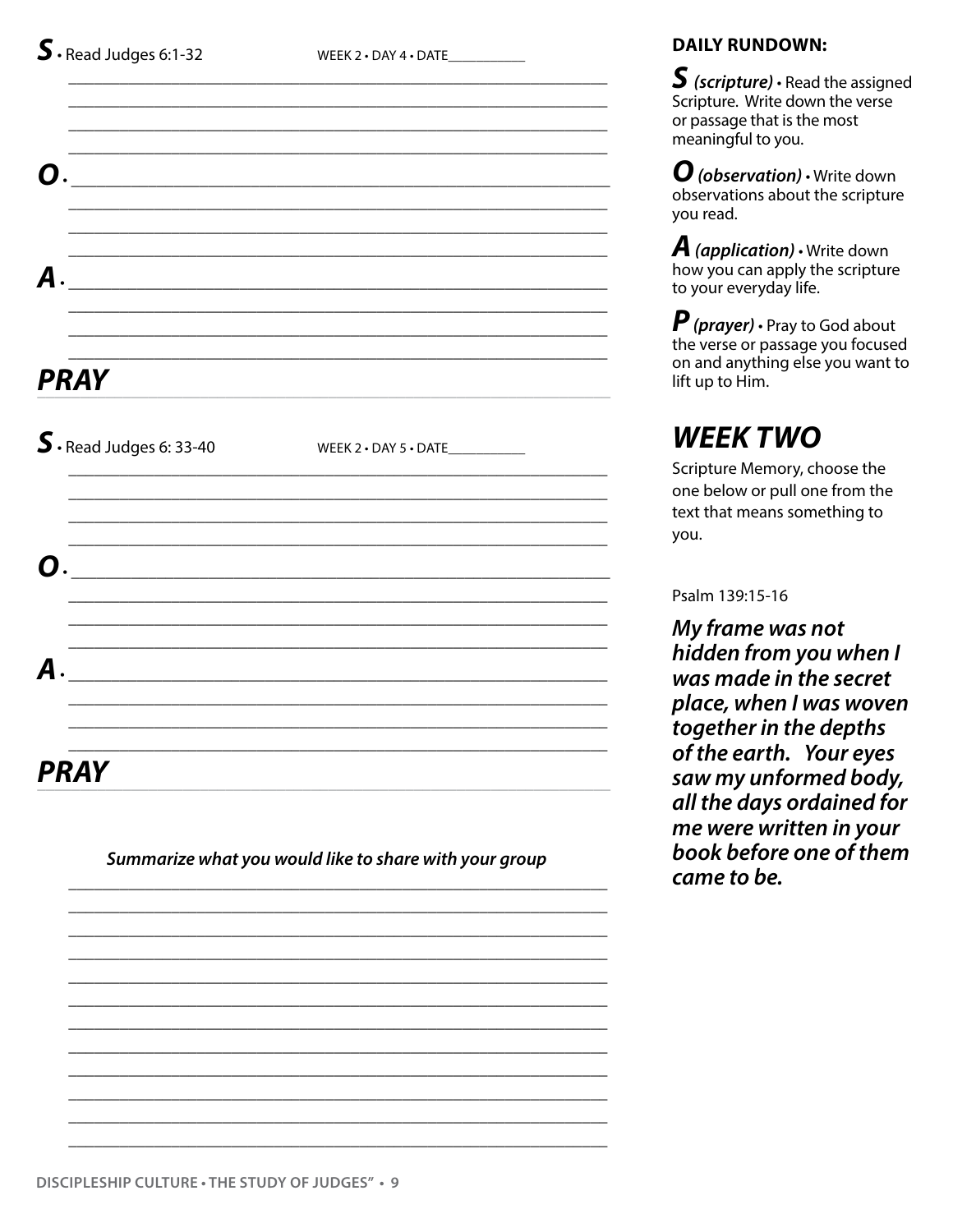| О. |                                              |                                   |  |
|----|----------------------------------------------|-----------------------------------|--|
| А. |                                              |                                   |  |
|    | <b>PRAY</b>                                  |                                   |  |
|    | $\boldsymbol{\mathsf{S}}\cdot$ Read Judges 8 | WEEK 3 . DAY 2 . DATE____________ |  |
| Ο. |                                              |                                   |  |
| А. |                                              |                                   |  |
|    | <i><b>PRAY</b></i>                           |                                   |  |
|    | $S.$ Read Judges 9:1-21                      | WEEK 3 . DAY 3 . DATE____________ |  |
| О. |                                              |                                   |  |
| Д  |                                              |                                   |  |

 $S$  (scripture)  $\cdot$  Read the assigned Scripture. Write down the verse or passage that is the most meaningful to you.

 $\boldsymbol{O}$  (observation)  $\cdot$  Write down<br>observations about the scripture you read.

**A** (application)  $\cdot$  Write down how you can apply the scripture to your everyday life.

 $\boldsymbol{P}$  (prayer)  $\cdot$  Pray to God about<br>the verse or passage you focused on and anything else you want to lift up to Him.

## **WEEK THREE**

Scripture Memory, choose the one below or pull one from the text that means something to you.

Proverbs 3:5-6

Trust in the LORD with all your heart and lean not on your own understanding; in all your ways submit to him, and he will make your paths straight.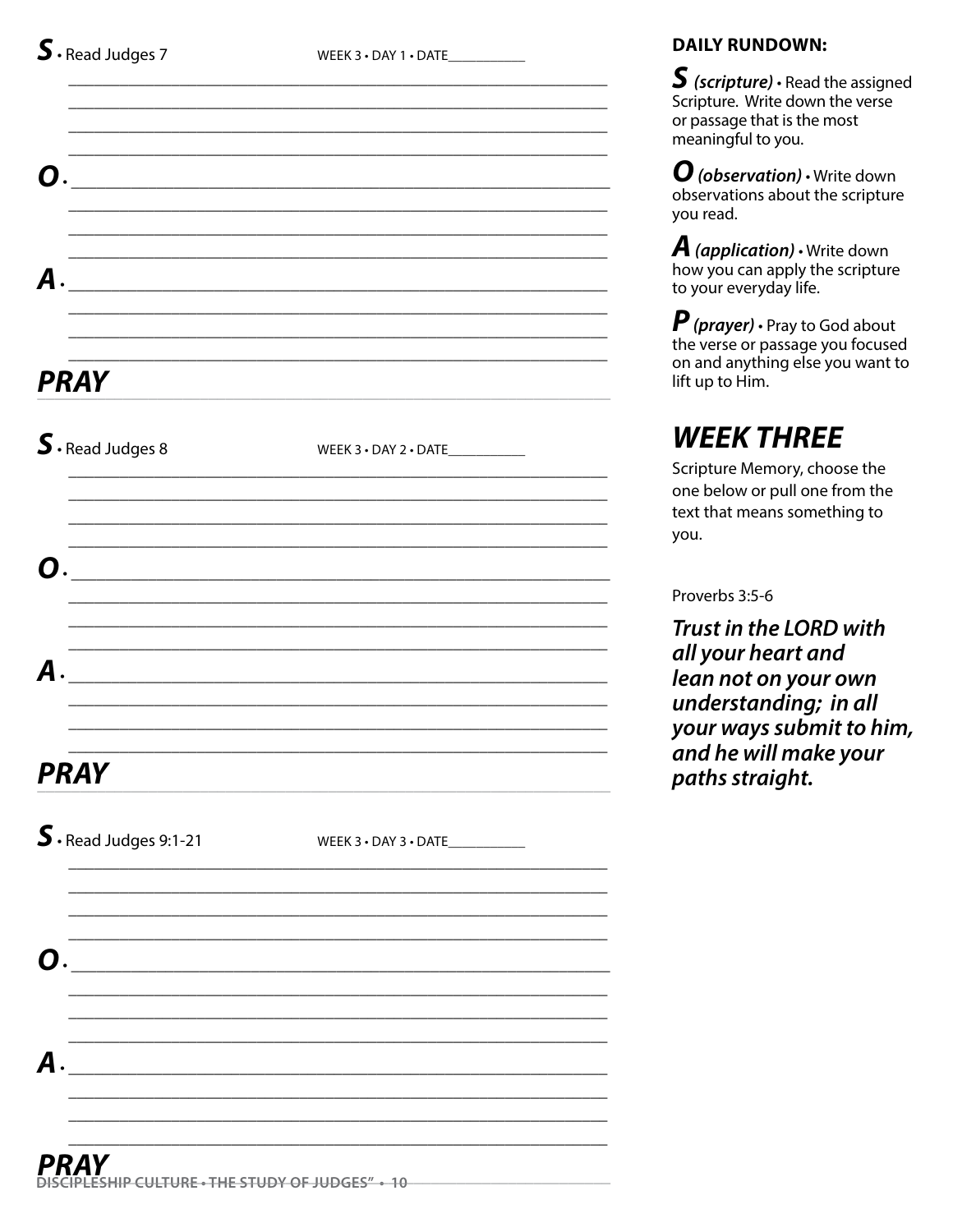WEEK 3 . DAY 4 . DATE

| Ω.                    |  |
|-----------------------|--|
|                       |  |
|                       |  |
|                       |  |
| $\boldsymbol{A}$ .    |  |
|                       |  |
|                       |  |
|                       |  |
| <b>PRAY</b>           |  |
|                       |  |
| $\int$ Read Judges 10 |  |
|                       |  |
|                       |  |

### **DAILY RUNDOWN:**

 $\boldsymbol{S}$  (scripture)  $\boldsymbol{\cdot}$  Read the assigned Scripture. Write down the verse or passage that is the most meaningful to you.

 $\boldsymbol{O}$  (observation)  $\cdot$  Write down observations about the scripture vou read.

**A** (application)  $\cdot$  Write down how you can apply the scripture to your everyday life.

 $\boldsymbol{P}$  (prayer)  $\cdot$  Pray to God about the verse or passage you focused on and anything else you want to lift up to Him.

## **WEEK THREE**

Scripture Memory, choose the one below or pull one from the text that means something to you.

Proverbs 3:5-6

Trust in the LORD with all your heart and lean not on your own understanding; in all your ways submit to him, and he will make your paths straight.

**O**.  $\boldsymbol{A}$  . The contract of the contract of the contract of the contract of the contract of the contract of the contract of the contract of the contract of the contract of the contract of the contract of the contract of th **PRAY** 

Summarize what you would like to share with your group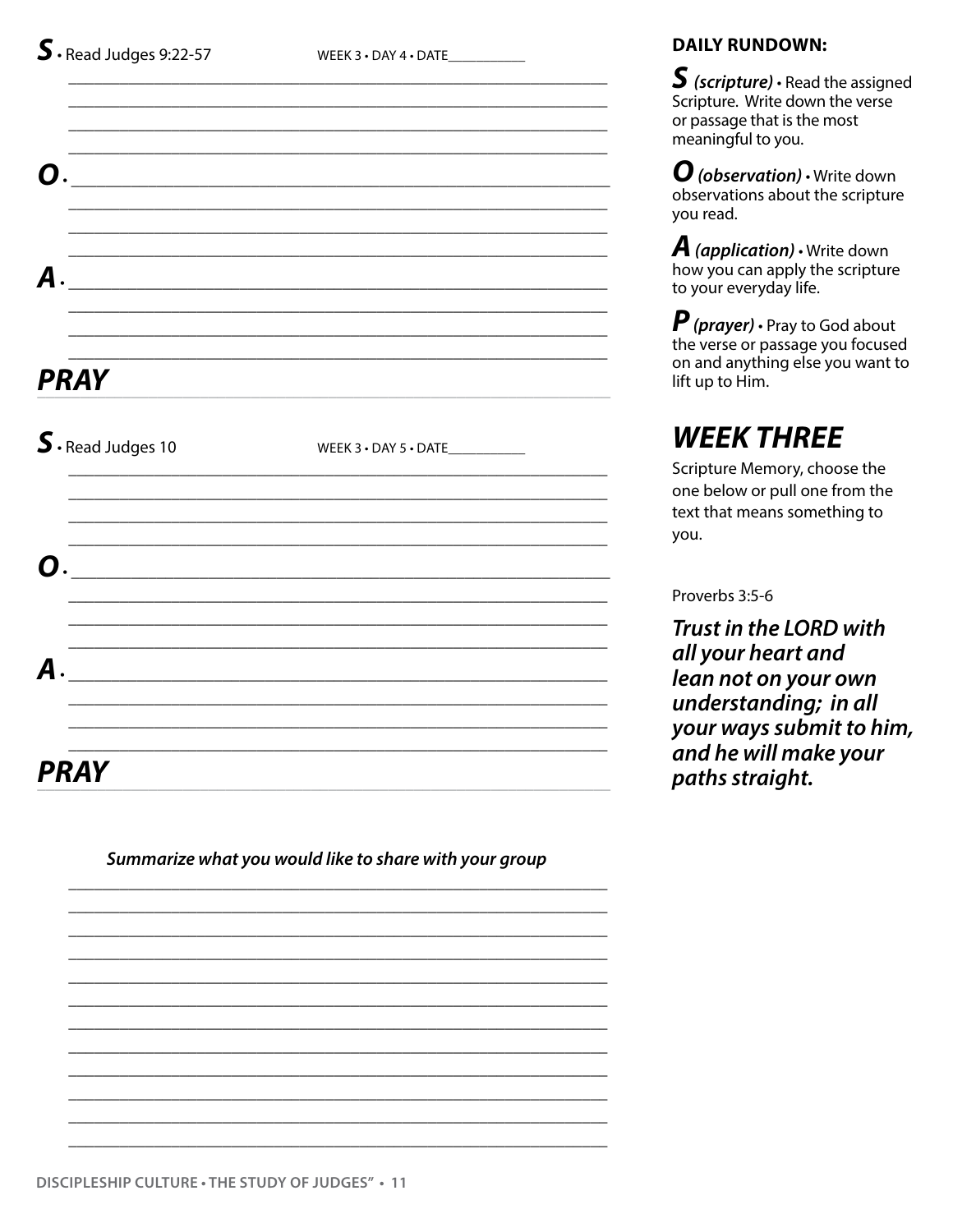| О.                                            |                                   |
|-----------------------------------------------|-----------------------------------|
| $\boldsymbol{A}$ .                            |                                   |
| <b>PRAY</b>                                   |                                   |
| $S.\$ Read Judges 11:29-40                    | WEEK 4 . DAY 2 . DATE             |
| О.                                            |                                   |
| А.                                            |                                   |
| PRAY                                          |                                   |
| $\boldsymbol{\mathsf{S}}\cdot$ Read Judges 12 | WEEK 4 . DAY 3 . DATE____________ |
|                                               |                                   |
|                                               |                                   |

### **DAILY RUNDOWN:**

 $S$  (scripture)  $\cdot$  Read the assigned Scripture. Write down the verse or passage that is the most meaningful to you.

 $\boldsymbol{O}$  (observation)  $\cdot$  Write down<br>observations about the scripture you read.

**A** (application)  $\cdot$  Write down how you can apply the scripture to your everyday life.

*P* (*prayer*) · Pray to God about<br>the verse or passage you focused on and anything else you want to lift up to Him.

## **WEEK FOUR**

Scripture Memory, choose the one below or pull one from the text that means something to you.

### 1 Peter 5:8-9

Be alert and of sober mind. Your enemy the devil prowls around like a roaring lion looking for someone to devour. Resist him, standing firm in the faith, because you know that the family of believers throughout the world is undergoing the same kind of sufferings.

 $A_{\cdot\_\_}$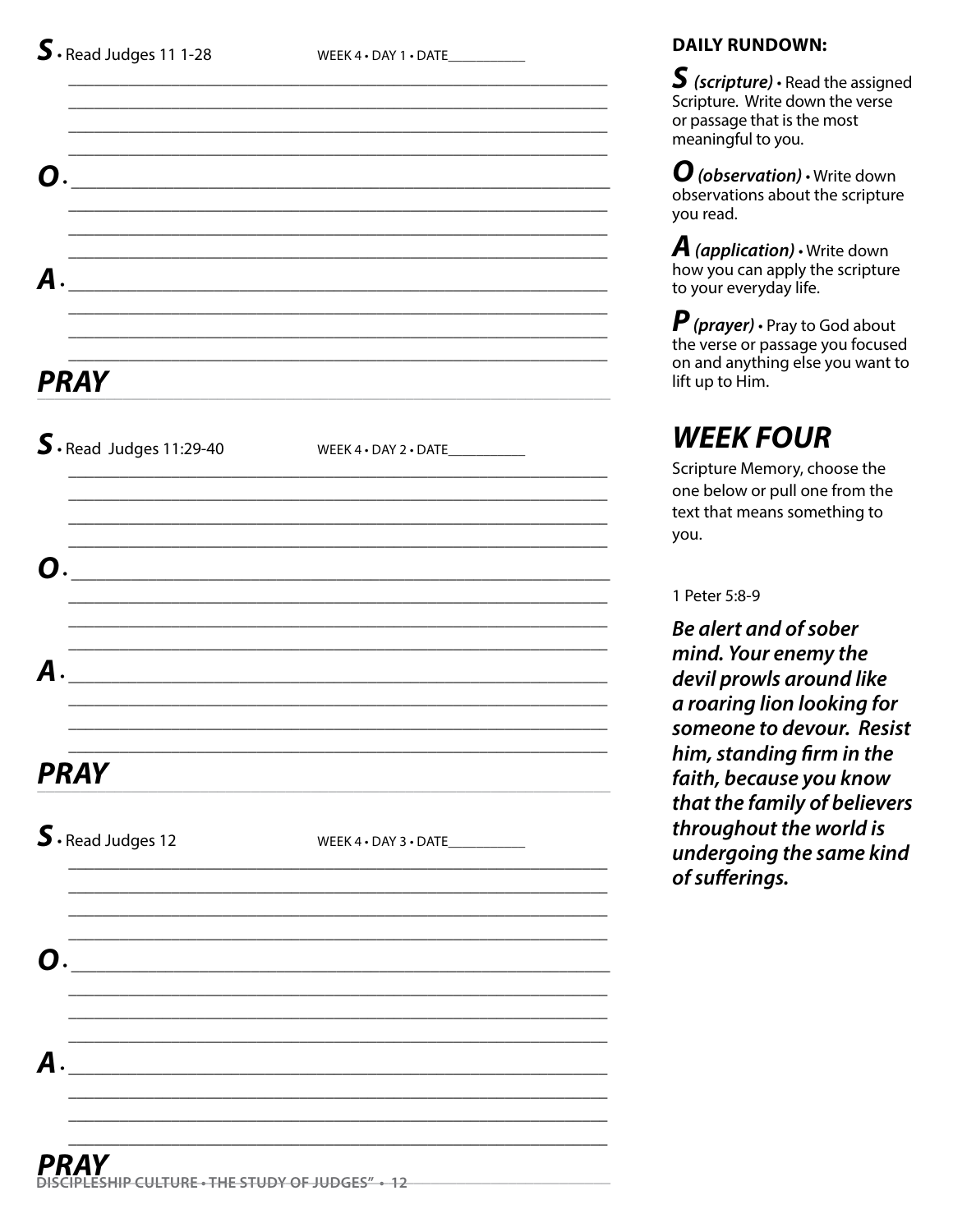А.

**PRAY** 

WEEK  $4 \cdot$  DAY  $4 \cdot$  DATE

| <u> 1989 - Johann Barn, mars ann an t-Amhain ann an t-Amhain an t-Amhain an t-Amhain an t-Amhain an t-Amhain an t-</u> |
|------------------------------------------------------------------------------------------------------------------------|
|                                                                                                                        |
|                                                                                                                        |
|                                                                                                                        |
|                                                                                                                        |
|                                                                                                                        |
|                                                                                                                        |
|                                                                                                                        |
|                                                                                                                        |
|                                                                                                                        |
| WEEK 4 . DAY 5 . DATE                                                                                                  |
|                                                                                                                        |
|                                                                                                                        |
|                                                                                                                        |
|                                                                                                                        |
|                                                                                                                        |
|                                                                                                                        |

### Summarize what you would like to share with your group

### **DAILY RUNDOWN:**

 $\boldsymbol{S}$  (scripture)  $\boldsymbol{\cdot}$  Read the assigned Scripture. Write down the verse or passage that is the most meaningful to you.

 $\boldsymbol{O}$  (observation)  $\cdot$  Write down observations about the scripture you read.

**A** (application)  $\cdot$  Write down how you can apply the scripture to your everyday life.

*P* (*prayer*) · Pray to God about<br>the verse or passage you focused on and anything else you want to lift up to Him.

### **WEEK FOUR**

Scripture Memory, choose the one below or pull one from the text that means something to you.

#### 1 Peter 5:8-9

Be alert and of sober mind. Your enemy the devil prowls around like a roaring lion looking for someone to devour. Resist him, standing firm in the faith, because you know that the family of believers throughout the world is undergoing the same kind of sufferings.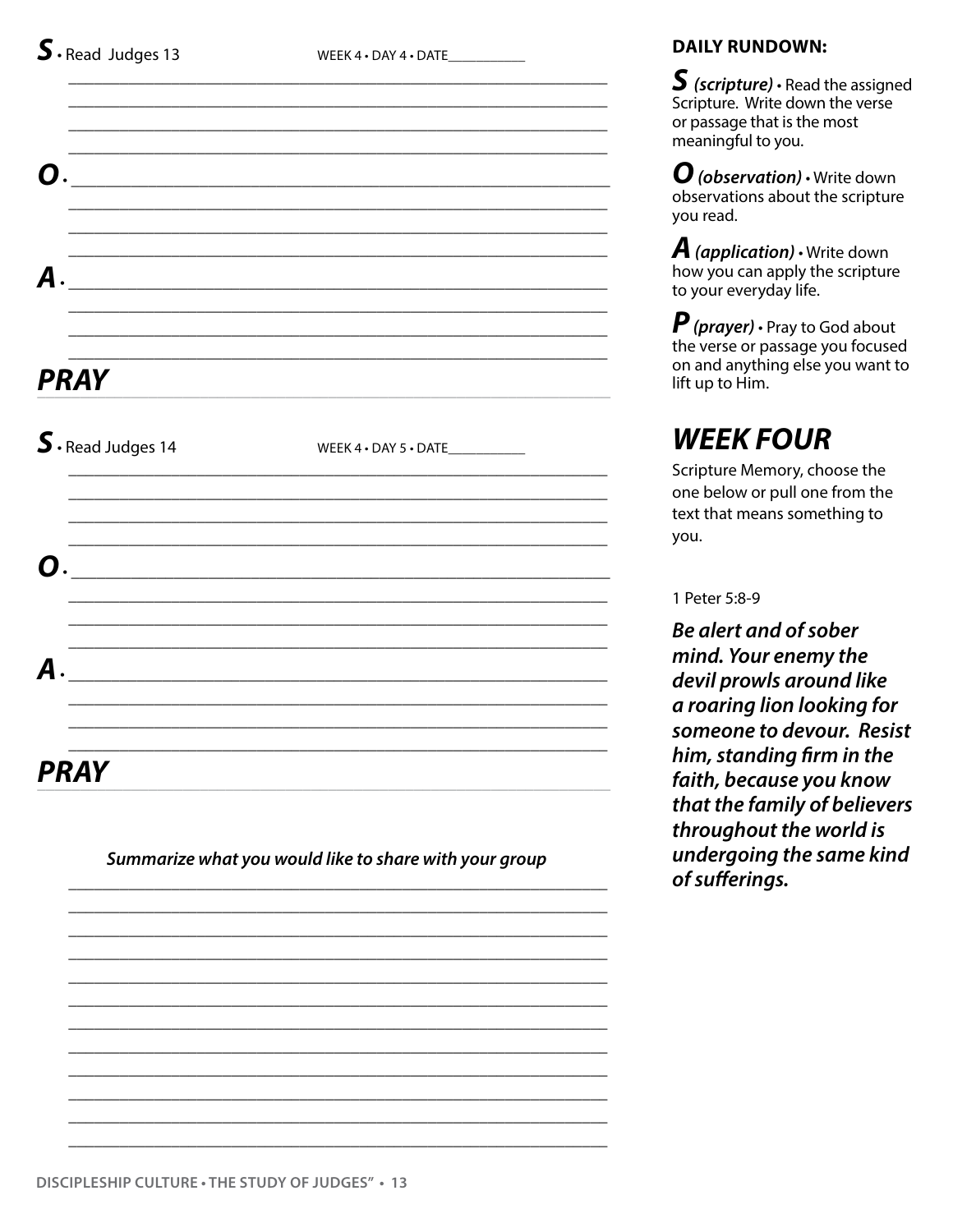| О.                        |                                   |
|---------------------------|-----------------------------------|
| $\boldsymbol{A}$ .        |                                   |
| <b>PRAY</b>               |                                   |
| $S.$ Read Judges 16: 1-22 | WEEK 5 . DAY 2 . DATE             |
| О.                        |                                   |
| А.                        |                                   |
| <b>PRAY</b>               |                                   |
| $S.$ Read Judges 16:23-31 | $WEEK 5 \cdot$ DAY 3 $\cdot$ DATE |
| О.                        |                                   |
| Д                         |                                   |

### **DAILY RUNDOWN:**

 $S$  (scripture)  $\cdot$  Read the assigned Scripture. Write down the verse or passage that is the most meaningful to you.

 $\boldsymbol{O}$  (observation)  $\cdot$  Write down<br>observations about the scripture you read.

**A** (application)  $\cdot$  Write down how you can apply the scripture to your everyday life.

*P* (*prayer*) · Pray to God about<br>the verse or passage you focused on and anything else you want to lift up to Him.

## **WEEK FIVE**

Scripture Memory, choose the one below or pull one from the text that means something to you.

### Genesis 3:15

And I will put enmity between you and the woman, and between your offspring and hers; he will crush your head, and you will strike his heel."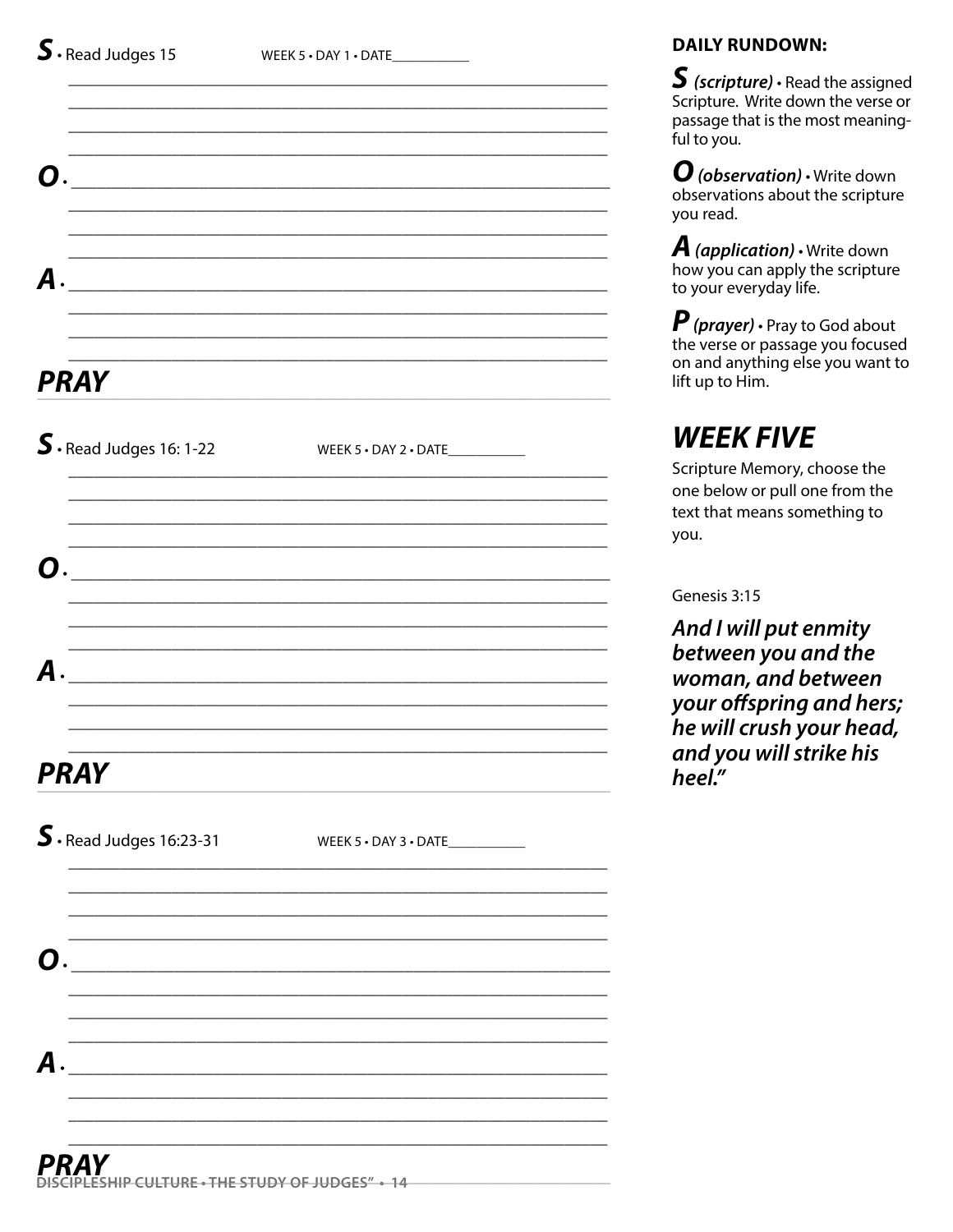**PRAY** 

WEEK 5 . DAY 4 . DATE

| О.                                            |  |
|-----------------------------------------------|--|
|                                               |  |
|                                               |  |
|                                               |  |
| $\boldsymbol{A}$ .                            |  |
|                                               |  |
|                                               |  |
|                                               |  |
| <b>PRAY</b>                                   |  |
| $\boldsymbol{\mathsf{S}}\cdot$ Read Judges 18 |  |
|                                               |  |
|                                               |  |
|                                               |  |
| $\Omega$                                      |  |
|                                               |  |
|                                               |  |
|                                               |  |

**DAILY RUNDOWN:** 

 $\boldsymbol{S}$  (scripture)  $\boldsymbol{\cdot}$  Read the assigned Scripture. Write down the verse or passage that is the most meaningful to you.

 $\boldsymbol{O}$  (observation)  $\cdot$  Write down observations about the scripture you read.

**A** (application)  $\cdot$  Write down how you can apply the scripture to your everyday life.

 $\boldsymbol{P}$  (prayer)  $\cdot$  Pray to God about the verse or passage you focused on and anything else you want to lift up to Him.

## **WEEK FIVE**

Scripture Memory, choose the one below or pull one from the text that means something to you.

Genesis 3:15

And I will put enmity between you and the woman, and between your offspring and hers; he will crush your head, and you will strike his heel."

Summarize what you would like to share with your group

 $\boldsymbol{A}$  . The contract of  $\boldsymbol{A}$  is a set of  $\boldsymbol{A}$  is a set of  $\boldsymbol{A}$  is a set of  $\boldsymbol{A}$  is a set of  $\boldsymbol{A}$  is a set of  $\boldsymbol{A}$  is a set of  $\boldsymbol{A}$  is a set of  $\boldsymbol{A}$  is a set of  $\boldsymbol{A}$  is a set of  $\boldsymbol{$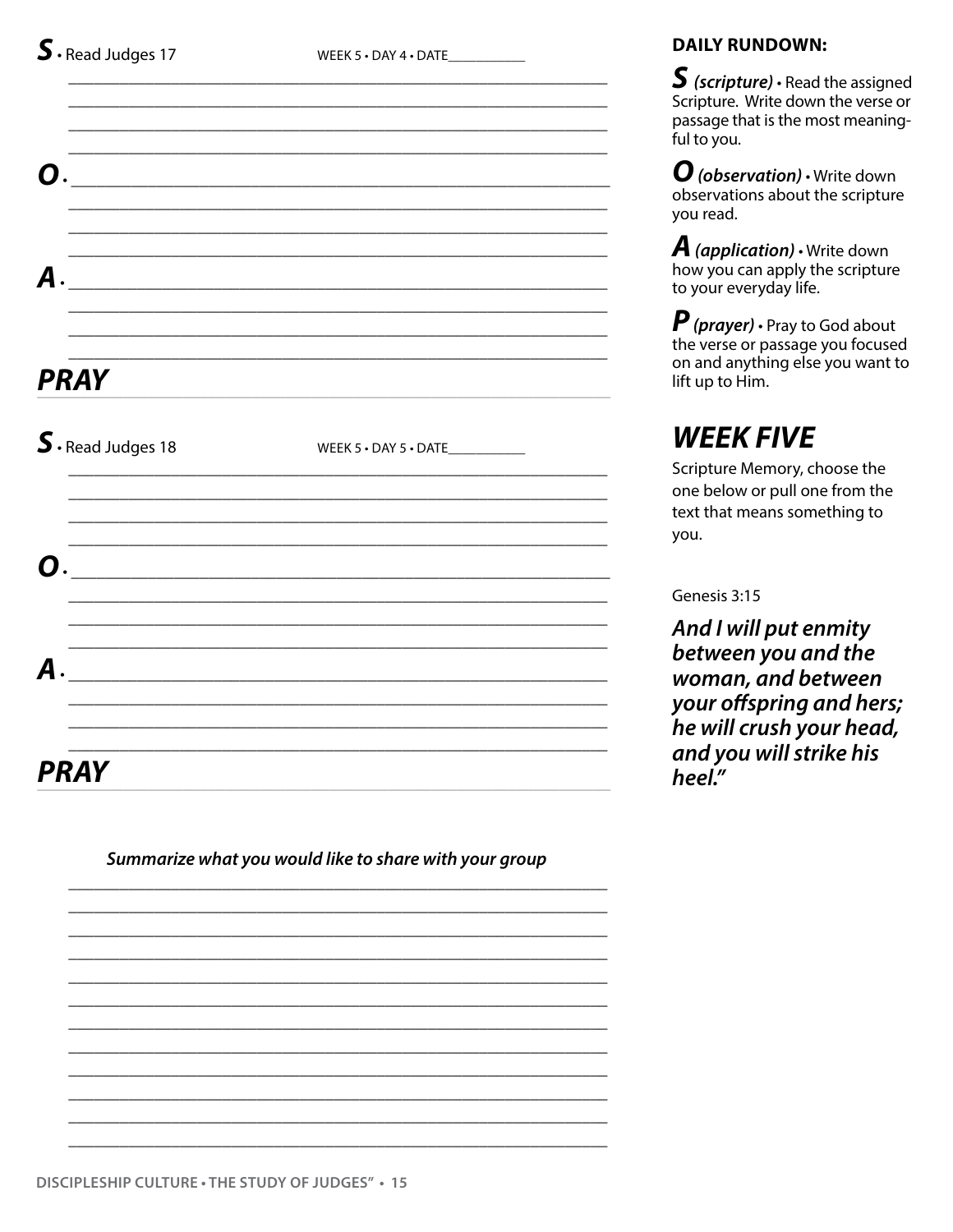WEEK 6 . DAY 1 . DATE

| О.                        |                                   |
|---------------------------|-----------------------------------|
| $\boldsymbol{A}$ .        |                                   |
| <b>PRAY</b>               |                                   |
| $S.$ Read Judges 19:22-30 | WEEK 6 . DAY 2 . DATE             |
| О.                        |                                   |
| А.                        |                                   |
| <b>PRAY</b>               |                                   |
| $S.$ Read Judges 20:1-23  | WEEK 6 . DAY 3 . DATE____________ |
| О.                        |                                   |
| A                         |                                   |
|                           |                                   |

### **DAILY RUNDOWN:**

 $S$  (scripture)  $\cdot$  Read the assigned Scripture. Write down the verse or passage that is the most meaningful to you.

**O** (observation)  $\cdot$  Write down observations about the scripture you read.

**A** (application)  $\cdot$  Write down how you can apply the scripture to your everyday life.

 $\boldsymbol{P}$  (prayer)  $\cdot$  Pray to God about the verse or passage you focused on and anything else you want to lift up to Him.

## **WEEK SIX**

Scripture Memory, choose the one below or pull one from the text that means something to you.

1 Corinthians 10:13

No temptation has overtaken you except what is common to mankind, And God is faithful; he will not let you be tempted beyond what you can bear. But when you are tempted, he will also provide a way out so that you can endure it